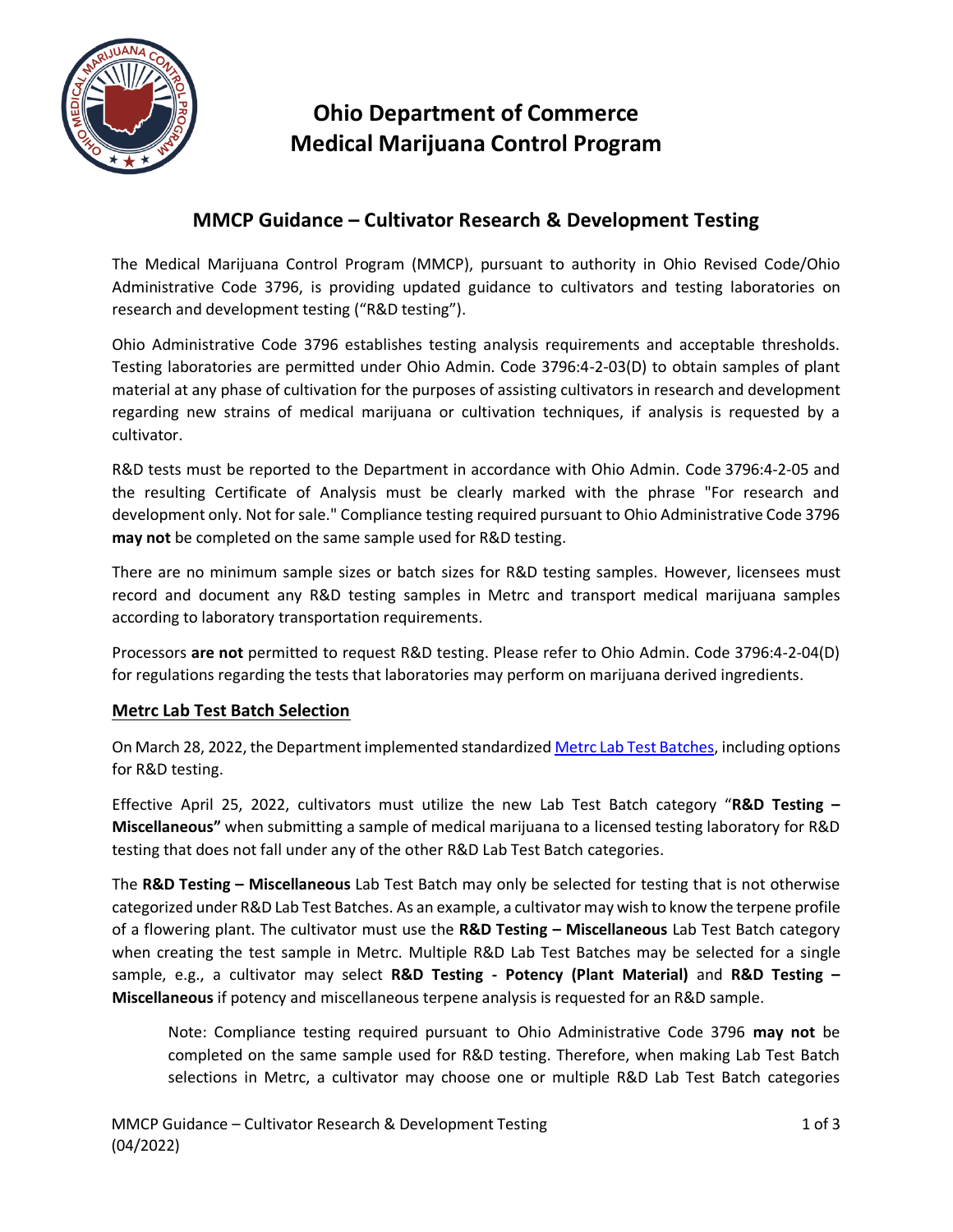

# **Ohio Department of Commerce Medical Marijuana Control Program**

(examples provided above) OR one other compliance test category. Licensees **may not** combine an R&D Lab Test Batch with another Lab Test Batch category.

### **Laboratory Reporting**

The testing laboratory must report the **R&D – Miscellaneous** testing results into Metrc as either passed or failed. Furthermore, testing laboratories must include a description of the type of miscellaneous R&D testing that was performed in the "notes" field when reporting results in Metrc.

Testing laboratories are required to generate a Certificate of Analysis for any R&D testing. The Certificate of Analysis must be clearly marked with the phrase "For research and development only. Not for sale."

Failure to comply with laboratory reporting requirements may result in enforcement action as permitted by Ohio Admin. Code 3796:5-6, up to and including fines, suspension, or revocation of the license.

| <b>R&amp;D Test Batch</b>                 | <b>Quantitative Result</b><br><b>Required in Metrc</b> | <b>Certificate of Analysis</b><br>Required | <b>Pass/Fail Required</b> |
|-------------------------------------------|--------------------------------------------------------|--------------------------------------------|---------------------------|
| R&D Testing - Metals                      |                                                        |                                            |                           |
| R&D Testing -<br><b>Microbials</b>        |                                                        |                                            |                           |
| R&D Testing -<br>Miscellaneous            | X                                                      |                                            |                           |
| R&D Testing - Moisture<br>Content         |                                                        |                                            |                           |
| R&D Testing -<br>Mycotoxins               |                                                        |                                            |                           |
| R&D Testing -<br>Pesticides               |                                                        |                                            |                           |
| R&D Testing - Potency<br>(Plant Material) |                                                        |                                            |                           |
| R&D Testing - Water<br>Activity           |                                                        |                                            |                           |

### **Available Metrc R&D Lab Test Batches**